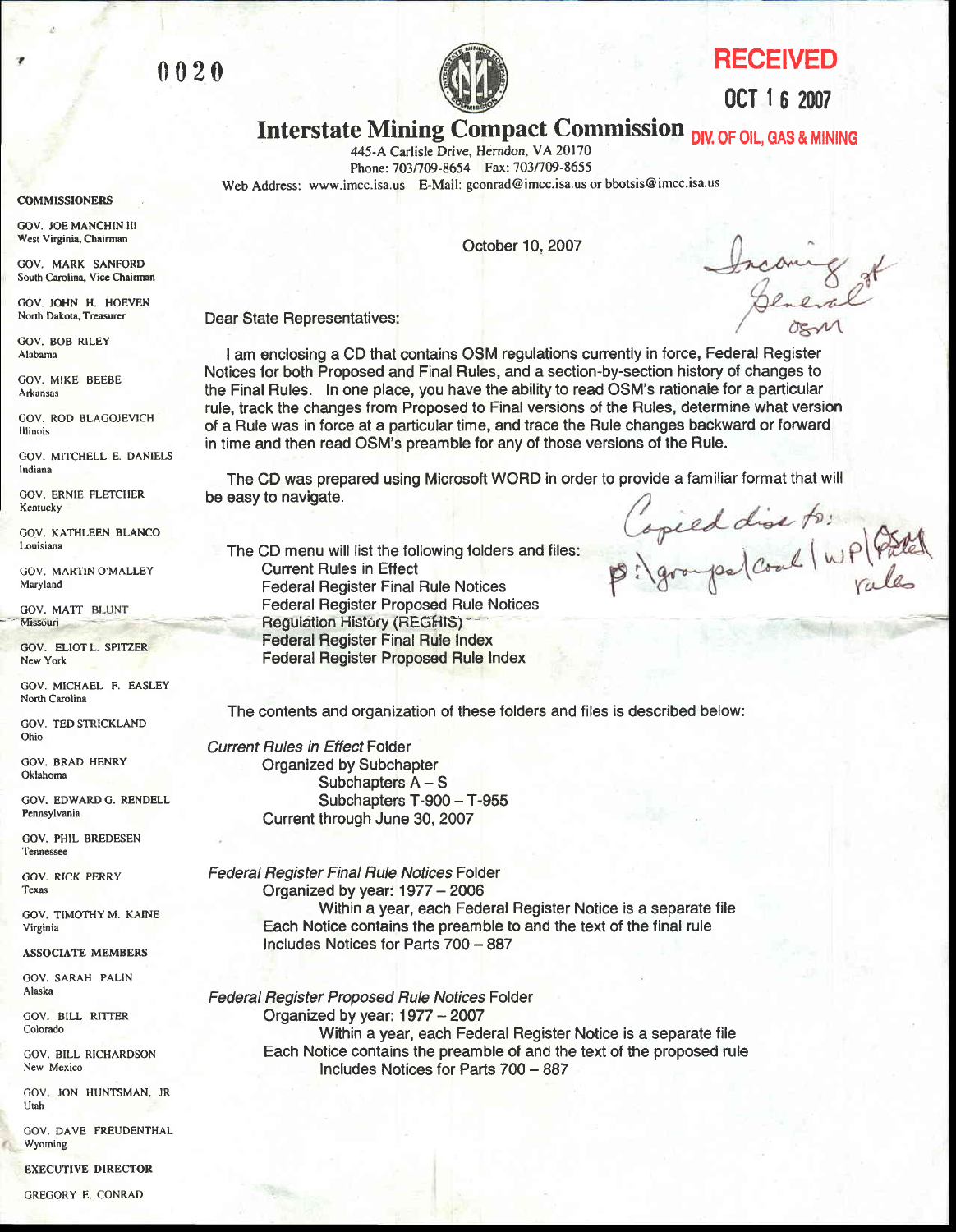# OSM Regulations CD, p. 2

### Regulation History (REGHIS) Folder

Organized by Subchapter: A - S; T-900 - T-955 Contains FINAL RULE information only for each section Cites and dates for Federal Register Final Rule Notice Provides a short description of the contents of the Notice, e.9., Section added Paragraph (x) suspended Paragraph (x) reinstated Section revised Section redesignated xxx.xx Incorporates Section xxx.xx lncorporated into Section xxx.xx Section removed

## Federal Register Final Rule lndex File

Lists the cite and date for the Final Rule Notice published in the Federal Register lncludes Federal Register Notices trom1'977 through June 30, 2007 Each listing may include Federal Register cites and dates for any or allof the following Notices: Corrections to the Final Rule Proposed Rules that preceded that Final Rule Earlier versions of Final Rules and their Proposed Rules Suspended Rules Reinstated Rules Withdrawn Rules<br>Removed Rules Includes Notices for Parts 700 - 887 Federal Hegister Proposed Rule Index File Lists the cite and date for the Proposed Rule Notice published in the Federal Register lncludes Federal Register Notices trom 1977 through June 30, 2007 Each listing may include Federal Register cites and dates for any or allof the following Notices:

Corrections to the Proposed Rule Final Rules that followed the Proposed Rule Earlier versions of Final Rules and their Proposed Rules Suspended Rules Reinstated Rules Withdrawn Rules Includes Notices for Parts 700 - 887

As an example, if I want to research the history of 30 CFR 773.11 (Review of Compliance History), I would follow these steps:

1. Check the language of the section currently in force. I would open the Current Rules in Effect folder. If I did not know that Sec. 773.11 falls under Subchapter G, I could begin by looking up the section in the Program Rule lndex File by using the FIND feature listed on the EDIT drop-down list. Then I would open the Subchapter G file and scroll down to Part 773 and then to Sec. 773.11.

2. Check the history of the section. I would open the Regulation History (REGHIS) Folder, click on the Subchapter G file and scroll down to Sec. 773.11. Here, I would find the list of the Federal Register Notices in which the various versions of the Final Rules were published. The REGHIS entry would tell me